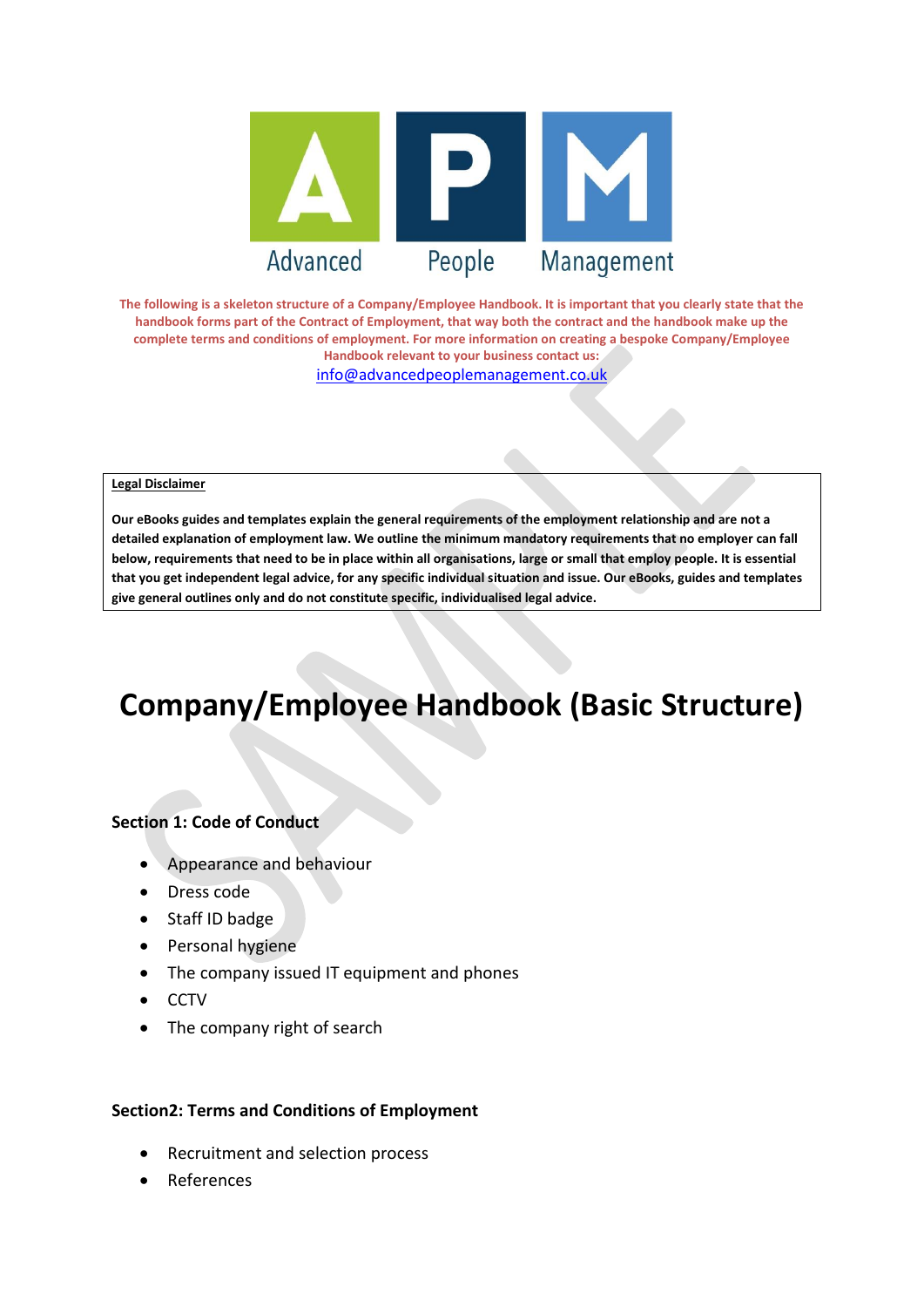- Probationary period
- Work start times and attendance
- Your hours of work
- Medical appointments
- Time off for public duties
- Unpaid leave requests
- Religious holidays
- Compassionate leave requests

#### Flexible Working Policy

- Flexible working requests
- Meetings
- Timescales

#### Holiday Policy

- Notification/requests for holidays
- Leave that has not been taken
- Public holidays
- Emergency holidays

#### Sickness policy

- Notification of absence due to ill-health
- Self-certification
- Return to work interviews
- Short-term absence
- Long-term absence
- Medical evidence

## Maternity Leave and Benefits Policy

- Right to time off for antenatal appointments
- Maternity leave period
- Ordinary maternity leave
- Compulsory maternity leave
- Additional maternity leave
- Payment during maternity leave
- Statutory maternity pay
- Terms and Conditions during maternity leave period
- Contact during maternity leave
- Returning to work after Ordinary Maternity Leave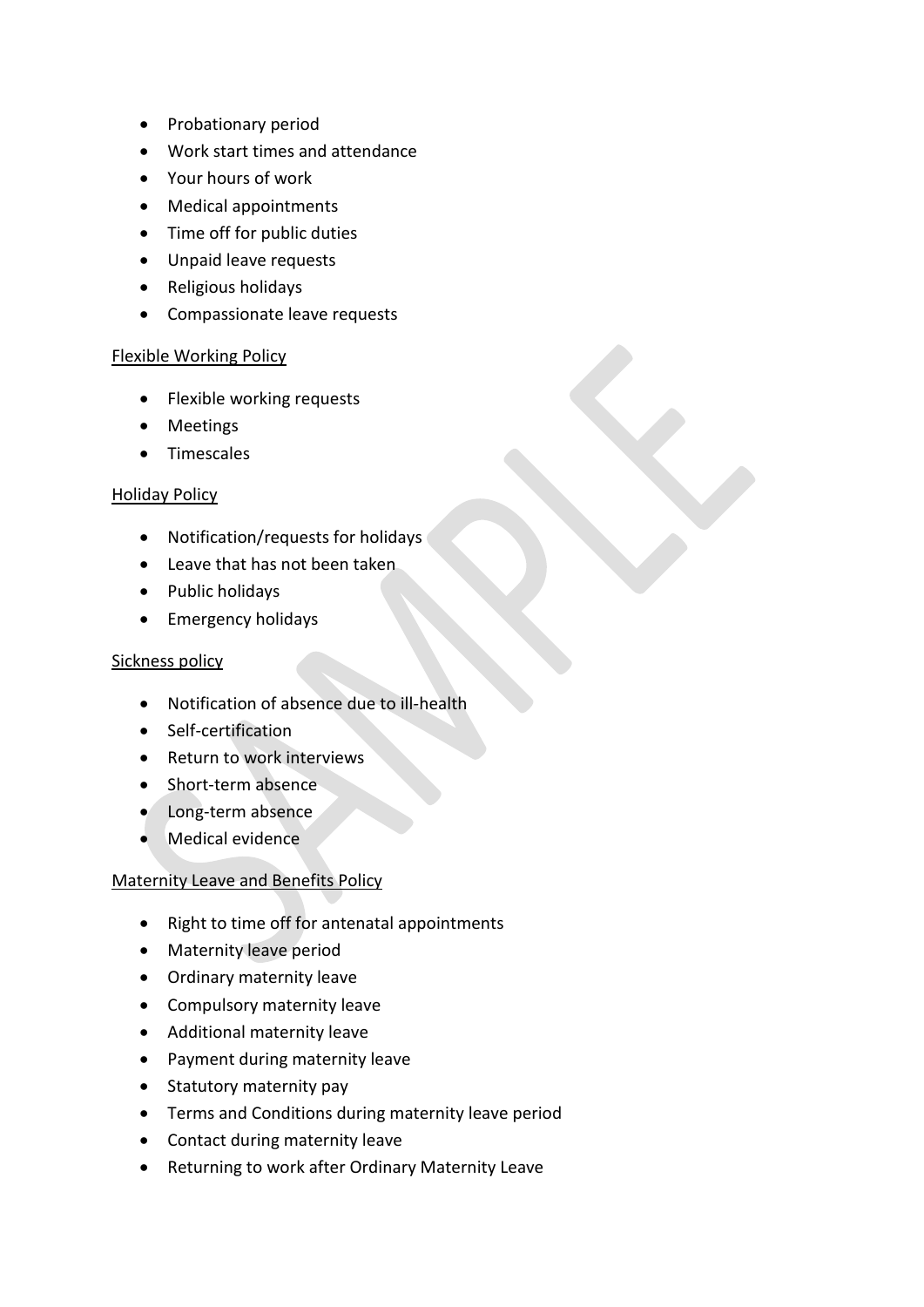Returning to work after Additional Maternity Leave

#### Paternity Leave policy

- Paternity leave rights
- Qualification for paternity leave
- Notice of intention to take paternity leave
- Statutory Paternity Pay
- **•** Terms and Conditions during paternity leave

#### Parental Leave Policy

- Rights and obligations during parental leave
- Return form parental leave
- Conditions of parental leave

#### Adoption Leave Policy

- Eligibility for adoption leave
- Length of adoption leave
- Statutory Adoption Pay
- Notice of intention to take adoption leave
- Matching Certificate
- Terms and Conditions whilst on adoption leave
- Keeping in touch days
- Contact during adoption leave
- Return to work after adoption leave

## Time off for Dependants Policy

- Length and notification of absence
- Definition of dependants
- Disciplinary action if leave is abused

## **Section 3: Pay and Benefits**

- Salary review
- $\bullet$  Pay
- Deductions from pay
- Overtime
- Suspension/sent home without pay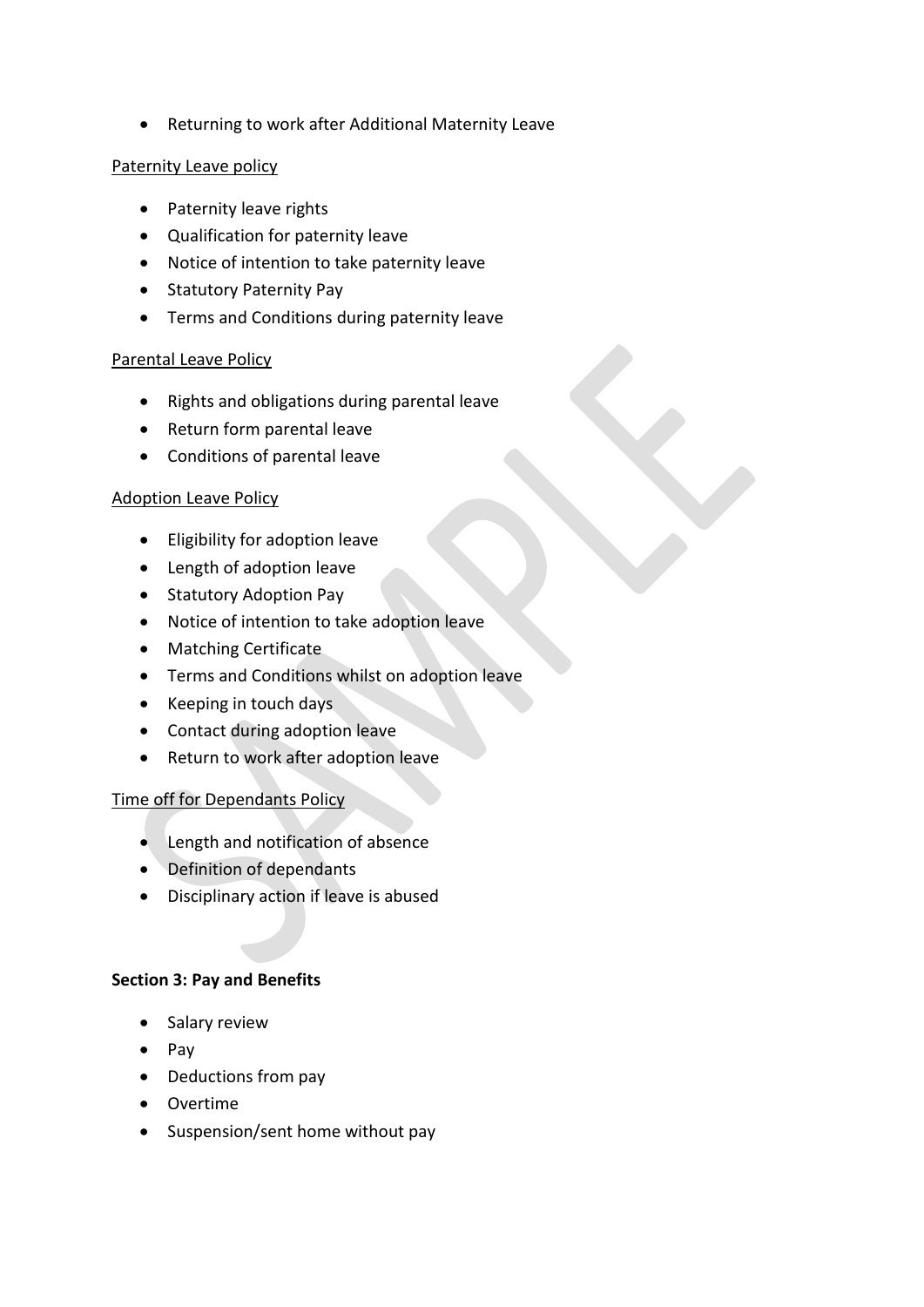#### **Section 4: Managing Performance and Talent**

- Staff retention
- Staff training
- Performance management
- Performance management process

#### **Section 5: Employment Policies**

- Equal Opportunities Policy
- Equal Opportunities Policy: application
- Equal Opportunities Policy: implementation
- Recruitment and promotion
- Job description and job rotas
- **•** Disabilities
- **•** Monitoring
- Customers and suppliers
- Compliance

#### Harassment Policy

- Definition of harassment
- Examples of harassment
- The responsibility of management to investigate
- Complaints of harassment
- Responsibility of employees
- Grievances related to harassment

## Information Technology Policy

- The general rules of IT use
- Discrimination, harassment and victimisation using via IT
- Email use in general
- Use of internet/intranet while at work
- Personal use of company IT equipment
- Misuse of company IT equipment
- System security
- Personal social media accounts/blogs/websites
- Monitoring of IT by the company

## Customer Complaints Customer Feedback Policy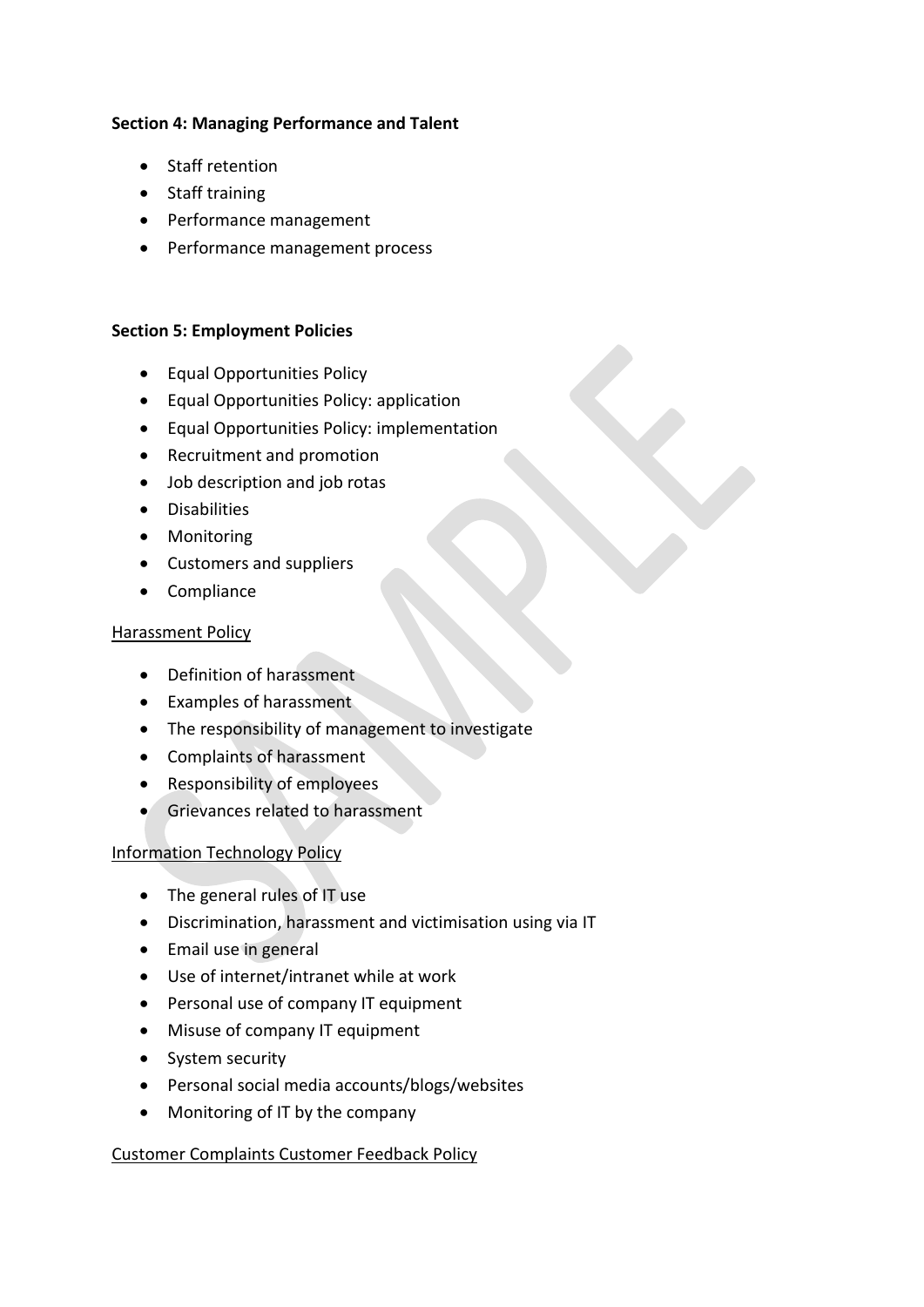• Compliance with this policy

#### Whistleblowing Policy

- The scope of this policy
- Confidential allegations
- Procedure for making a Public Interest Disclosure (PID)
- Timescales
- **•** Investigations of PID
- External PID reporting
- Statutory protection for Whistleblowers
- Health and Safety Policy
- Objectives of the policy
- Responsibility
- Accident reporting
- Eyesight tests
- Smoking, including electronic cigarettes
- Drugs and alcohol
- Company social functions

#### Data Protection Policy

- Data protection principles
- Processing personal data
- Processing in line with individual rights
- Data security

## Anti-Bribery Policy

- The reason for this policy
- Definition of bribery
- Examples
- Receiving a bribe
- Gifts/functions and hospitality
- What is not acceptable?
- Employee responsibility
- How to raise a concern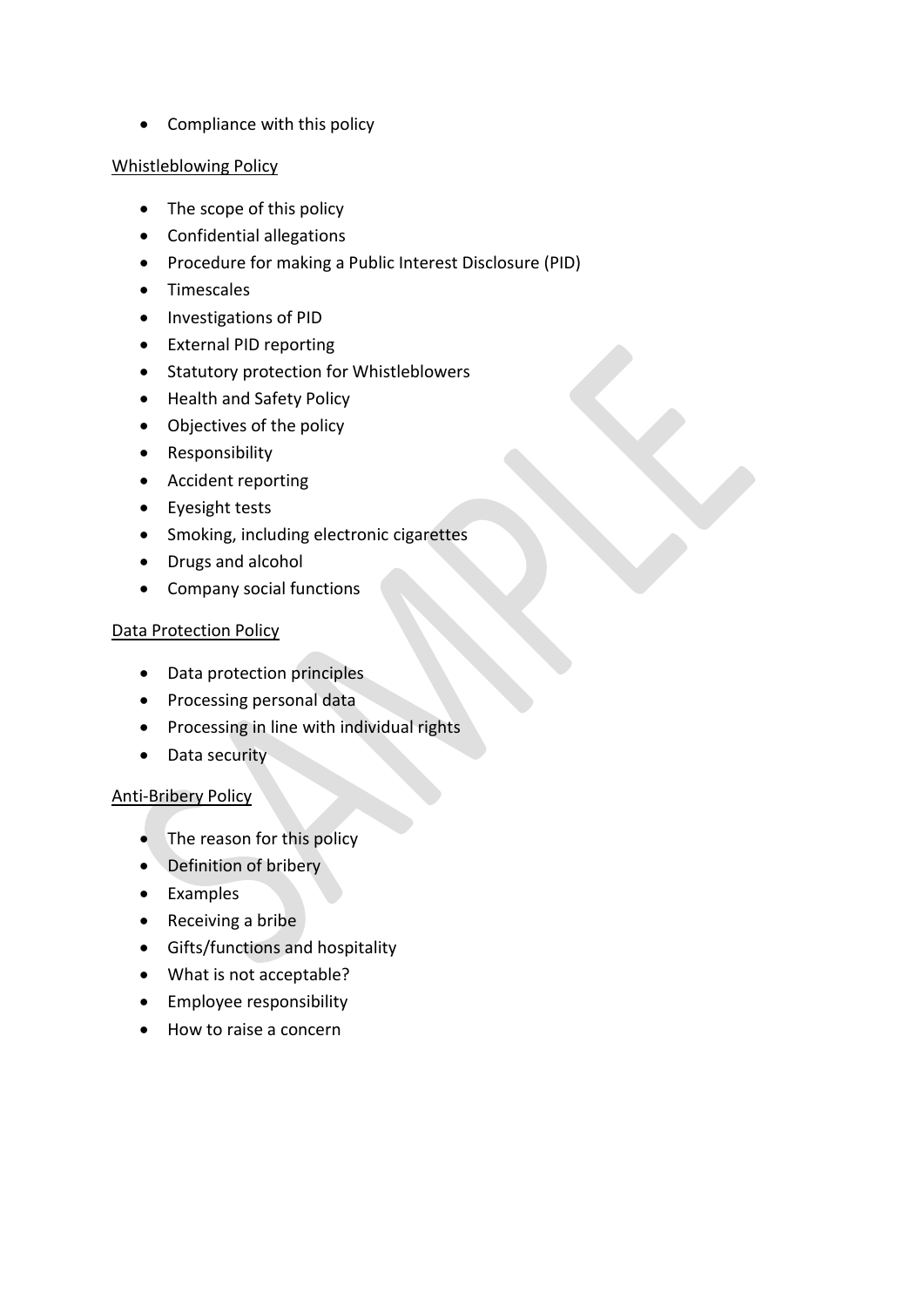#### **Section 6: Disciplinary and Grievance Procedures**

#### Disciplinary Procedure

- Suspension
- Investigation
- Notice of disciplinary hearing
- Your right to be accompanied
- Procedure at disciplinary hearings
- Appeals
- Disciplinary Sanctions
- Informal warnings
- Formal written warning
- Final written warning
- **•** Dismissal
- Other disciplinary sanctions
- Examples of misconduct
- Examples of gross misconduct

#### Grievance procedure

- Informal grievance procedure
- Formal grievance procedure
- Harassment
- **•** Investigation
- **•** Grievance meeting
- Decision
- Appeals
- The right to be accompanied

#### **Section 7: leaving the company**

- Resignation
- Retirement
- **•** Dismissal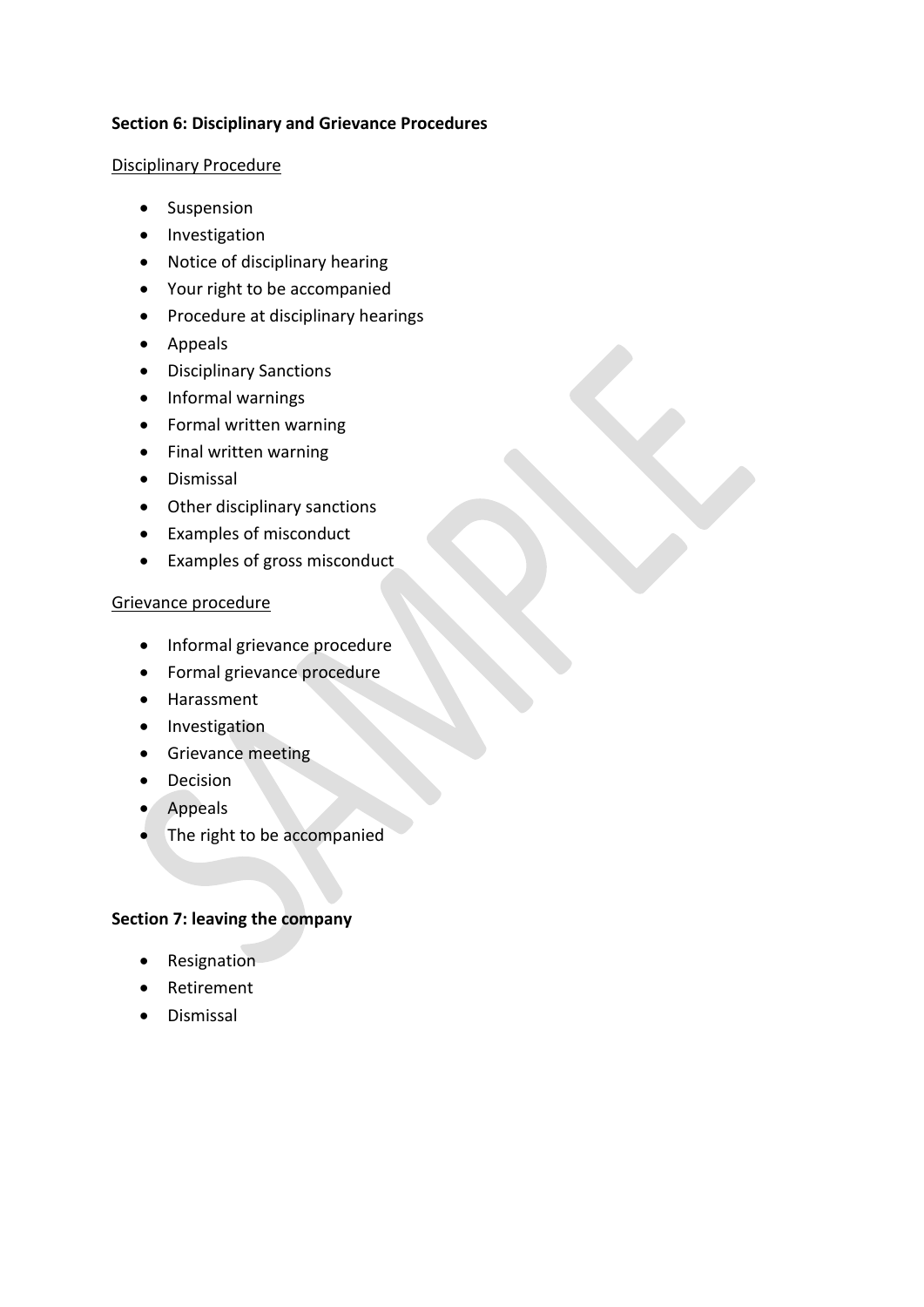# *We offer a quality service at a price that all businesses can afford*

#### **Legal Disclaimer**

**Our eBooks guides and templates explain the general requirements of the employment relationship and are not a detailed explanation of employment law. We outline the minimum mandatory requirements that no employer can fall below, requirements that need to be in place within all organisations, large or small that employ people. It is essential that you get independent legal advice, for any specific individual situation and issue. Our eBooks, guides and templates give general outlines only and do not constitute specific, individualised legal advice.**

**Advanced People Management is a competitively priced HR and Employment Law consultancy. We specialise in Employment Relations, Employment Law and Employment Tribunal representation for all businesses. With the support of our professional HR Managers and Employment Law Litigators (all CIPD accredited), our work focuses on employee relations and employment law; making sure your business understands its legal requirements around:**

- **All UK Employment Legislation and the legal rights employees have**
- **Contracts of Employment including Company/Employee Handbooks**
- **Drafting Policies and Procedures specific to your business needs**
- **Investigations: how they should be done when problems arise**
- **Disciplinary Procedures**
- **Grievance Procedures**
- **Short and Long-Term Absence Management**
- **Conduct and Capability Issues**
- **Appeals**
- **Help with Employment Tribunal Claims Documentation**
- **Employment Tribunal Litigation and Full Representation**

**Contact Us: Tel: 07977 234796 Email: info@advancedpeoplemanagement.co.uk www.advancedpeoplemanagement.co.uk**

**All of our eBooks, guides and template documents are available in Microsoft Word. If you require them contact us:** [info@advancedpeoplemanagement.co.uk](mailto:info@advancedpeoplemanagement.co.uk) **and we will send them out to you.**